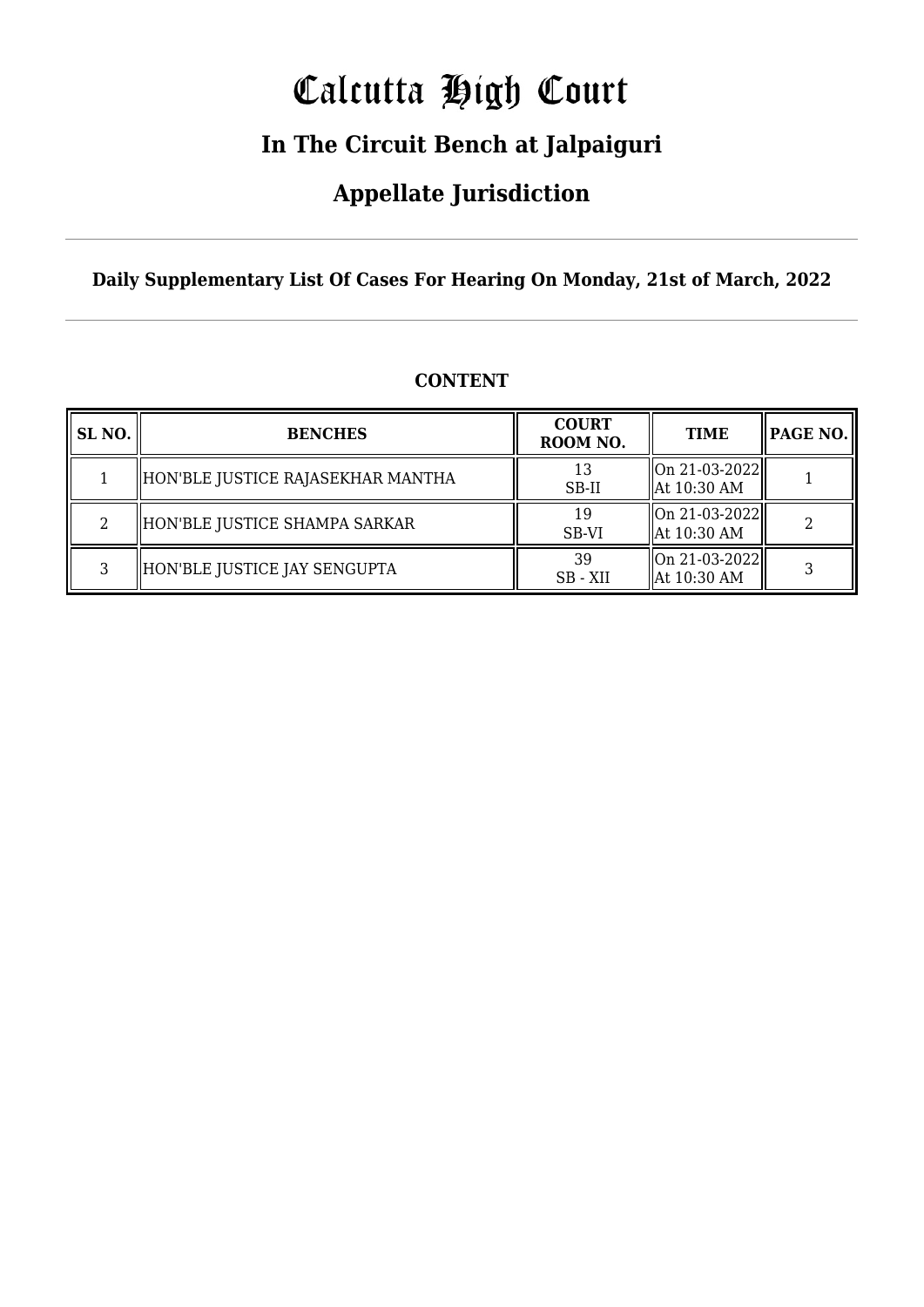

## Calcutta High Court **In The Circuit Bench at Jalpaiguri Appellate Side**

**DAILY CAUSELIST For Monday The 21st March 2022**

**COURT NO. 13 SINGLE BENCH (SB-II) AT 10:30 AM HON'BLE JUSTICE RAJASEKHAR MANTHA (VIA VIDEO CONFERENCE)**

**FROM PRINCIPAL BENCH**

#### **NEW MOTION**

1 WPA/706/2022 SREEKUMAR PAUL AND

ORS VS STATE OF WEST BENGAL AND ORS. JOYJIT DUTTA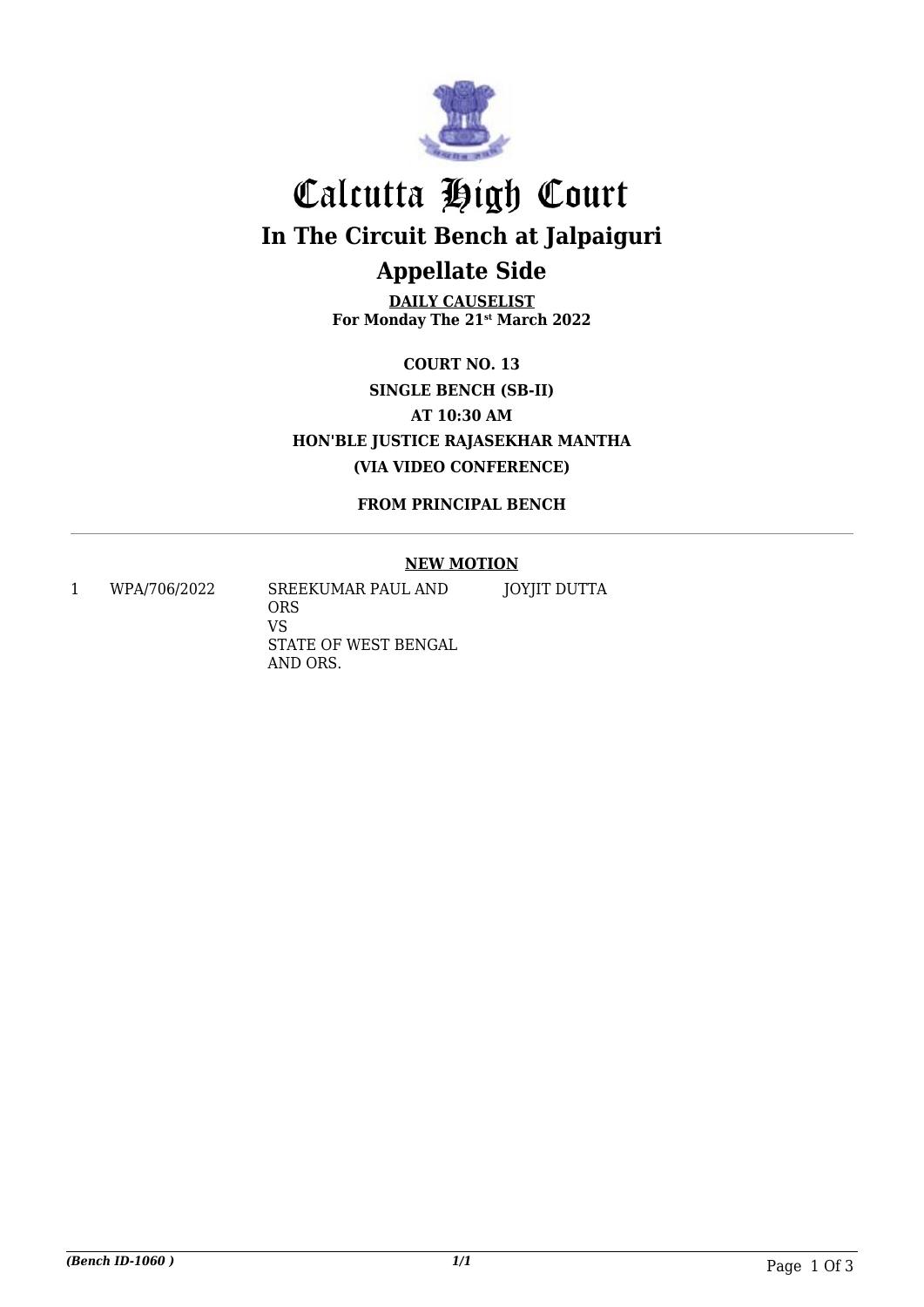

## Calcutta High Court **In The Circuit Bench at Jalpaiguri Appellate Side**

**DAILY CAUSELIST For Monday The 21st March 2022**

**COURT NO. 19 SINGLE BENCH (SB-VI) AT 10:30 AM HON'BLE JUSTICE SHAMPA SARKAR (VIA VIDEO CONFERENCE)**

**FROM PRINCIPAL BENCH**

#### **NEW MOTION**

1 WPA/686/2022 BEUTI BARMAN ROY

VS STATE OF WEST BENGAL AND ORS.

DEBAJIT KUNDU